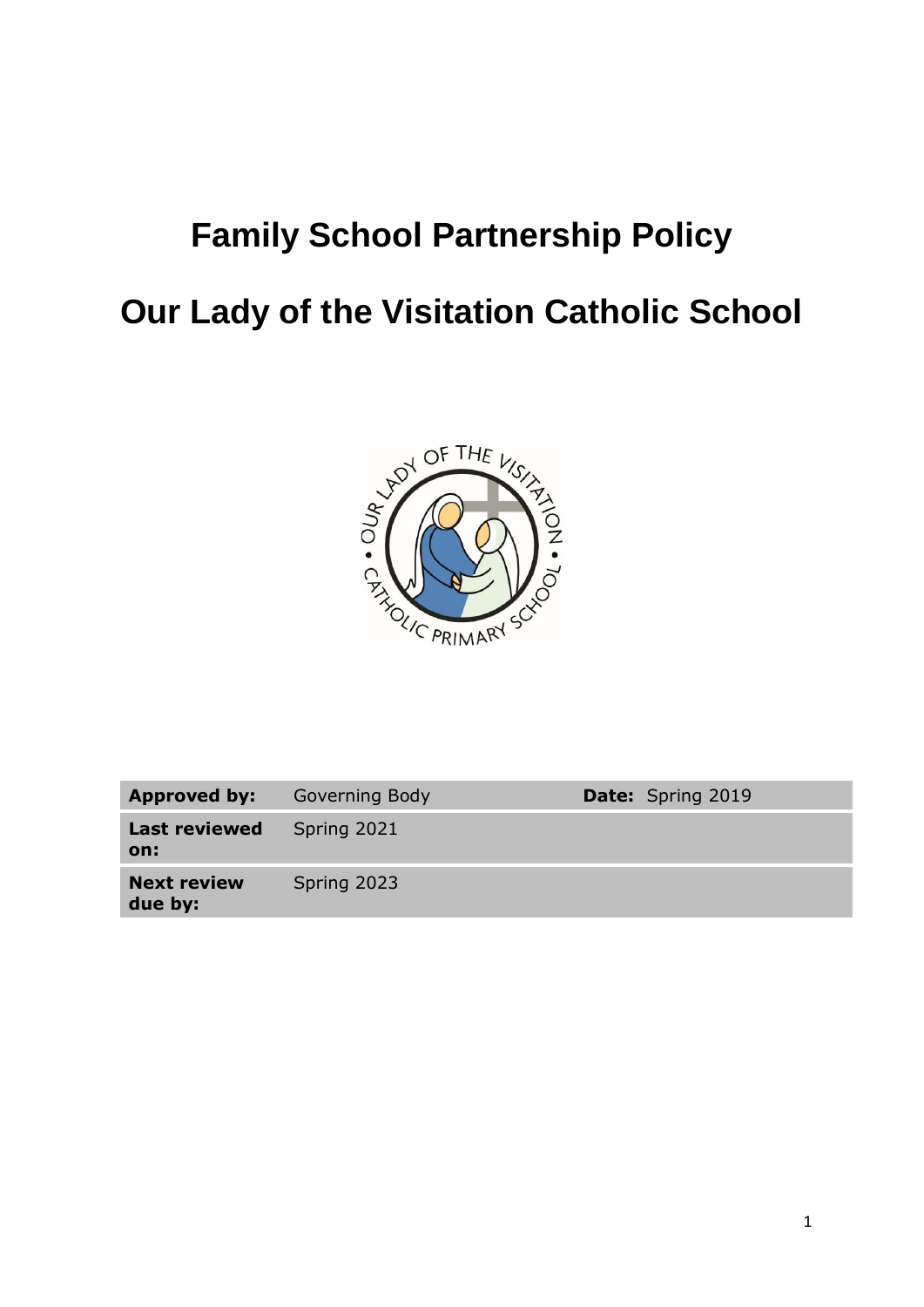#### **Family School Partnership Policy**

#### **Rationale**

Our Lady of the Visitation Catholic Primary School is striving to become exemplar in developing and maintaining strong parental engagement between home and school. Research shows that at primary level schooling 'family influences have a powerful effect on children's attainment and progress'. (Oxford School Improvement).

We are therefore committed to ongoing dialogue with parents/carers to improve our knowledge of the needs of their children in supporting each child to reach their full potential. Only when school and home work closely together can we achieve the best for our children.

#### **Terminology**

For the purposes of this policy the term 'parent/carer' is used to indicate any adult who plays a significant role in a child's life (such a birth or adoptive parent, foster carer or other significant adult who acts in loco-parentis beyond the school setting).

The term 'family' refers to those who share responsibility for the wellbeing of the child.

#### **Aims**

At Our Lady of the Visitation Catholic Primary School, we encourage and support parents and families to be involved in the life of the school and their child's development by:

- Promoting consistent attitudes towards learning and behaviour at school and at home.
- Enabling parents to support the learning in school through formal and informal communication, workshops and curriculum evenings, to help their child make the best progress possible.
- Ensuring that maximum use is made of all adults' skills to enrich learning opportunities
- Raising awareness of the types of activity going on in the school

#### **Objectives of the Policy**

This policy is organised into five key themes. These explain in detail what Our Lady of the Visitation believes is good parental partnership between home and school (ethos), what we currently have in place and how we achieve this.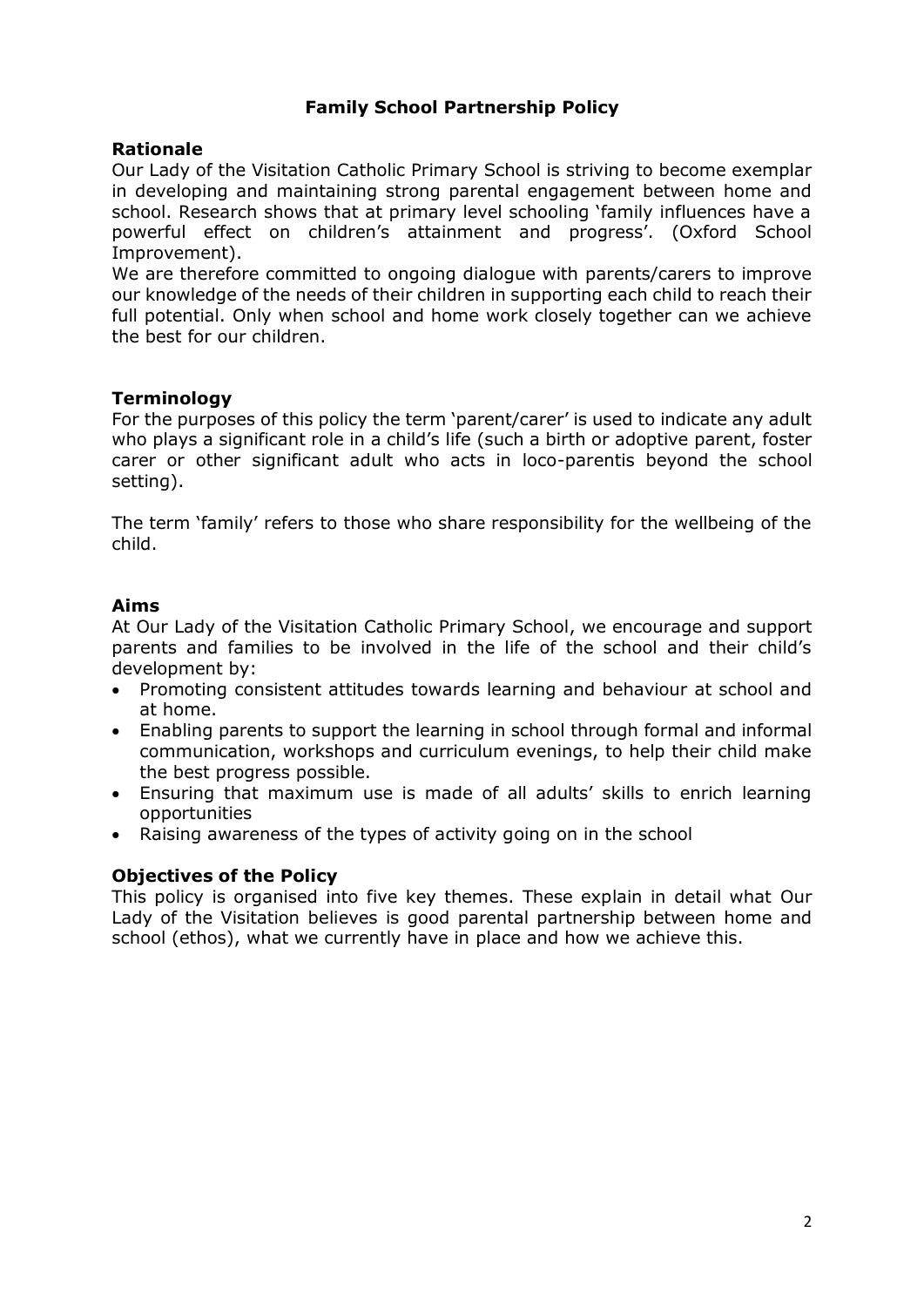## **1. Fostering Effective Family-School Partnerships**

#### **Ethos**

 Everyone in school believes that children will achieve more when we work closely with families and communities.

| What we currently do |                                                                                                                                                                                                                                                                                                                                                                                                                                                                                                                                                                                                                                  |                  | How we do this                                                                                                                                                                                                                                                                                                                                                                                                                                                                                                                           |  |  |
|----------------------|----------------------------------------------------------------------------------------------------------------------------------------------------------------------------------------------------------------------------------------------------------------------------------------------------------------------------------------------------------------------------------------------------------------------------------------------------------------------------------------------------------------------------------------------------------------------------------------------------------------------------------|------------------|------------------------------------------------------------------------------------------------------------------------------------------------------------------------------------------------------------------------------------------------------------------------------------------------------------------------------------------------------------------------------------------------------------------------------------------------------------------------------------------------------------------------------------------|--|--|
|                      | Staff are welcoming to parents, greet<br>them in a friendly way and acknowledge<br>the presence of all visitors. All school<br>staff actively work to build relationships<br>and engage with parents and families.<br>Our school environment is welcoming,<br>clean, easy to navigate, and engaging for<br>parents.<br>Safe, locked entries have a clear way for<br>parents to gain access and a secure sign<br>in process.<br>Members of the Senior Leadership Team<br>are visible and available to parents at the<br>beginning or the end of the school day<br>(Headteacher - Miss Coll or Deputy<br>Headteacher - Miss Paul). | ➤<br>➤<br>➤<br>➤ | Staff are expected to greet parents in a<br>welcoming fashion.<br>We regularly update displays and<br>consider the décor and fabric of the<br>school to ensure it is welcoming.<br>Signage is clear. The systems for<br>signing in and out are established.<br>$\triangleright$ SLT do gate duty daily, and are<br>available for parents to talk to.<br>We run shows, concerts for<br>celebrations, alongside Stay and Play,<br>project exhibitions and annual class<br>assemblies where parents can share in<br>their child's learning. |  |  |
|                      | Our school has regular opportunities for<br>parents to attend celebration events,<br>and for children to share their learning<br>with their parents and families.<br>Our school holds regular community and<br>fundraising events which bring people<br>together.                                                                                                                                                                                                                                                                                                                                                                | ➤                | Cake sales and coffee mornings are run<br>regularly by the school and a wide<br>range of community events take place<br>each year through the PTA.                                                                                                                                                                                                                                                                                                                                                                                       |  |  |
|                      |                                                                                                                                                                                                                                                                                                                                                                                                                                                                                                                                                                                                                                  |                  |                                                                                                                                                                                                                                                                                                                                                                                                                                                                                                                                          |  |  |

## **2. Communicating and Consulting Effectively**

| <b>Ethos</b>                                                                                                                                                                                                                                 |                                                                                                                                                                                                  |  |  |  |
|----------------------------------------------------------------------------------------------------------------------------------------------------------------------------------------------------------------------------------------------|--------------------------------------------------------------------------------------------------------------------------------------------------------------------------------------------------|--|--|--|
| We believe that parents and school staff should engage in regular two-way<br>communication. The school should keep the parents informed of important issues and<br>events and make it easy for parents to communicate with teachers and SLT. |                                                                                                                                                                                                  |  |  |  |
| What we currently do                                                                                                                                                                                                                         | How we do this                                                                                                                                                                                   |  |  |  |
| Our school has a regular newsletter<br>which is available to all parents.                                                                                                                                                                    | A weekly newsletter is distributed to<br>➤<br>parents via the website with a text<br>alert. Printed copies are also available<br>from the school office and on display<br>outside of the school. |  |  |  |
| • A timetable of termly events is published<br>to parents.                                                                                                                                                                                   | $\triangleright$ The newsletter provides a timetable<br>each term with weekly reminders of<br>events.                                                                                            |  |  |  |
| Senior Leaders and<br>teachers I<br>communicate frequently with parents<br>using a variety of means (letters, email,<br>newsletters, in-person, by telephone and<br>text).                                                                   | Letters and texts are regularly<br>$\blacktriangleright$<br>distributed as necessary, and personal<br>communications takes place as<br>appropriate and possible to the<br>situation.             |  |  |  |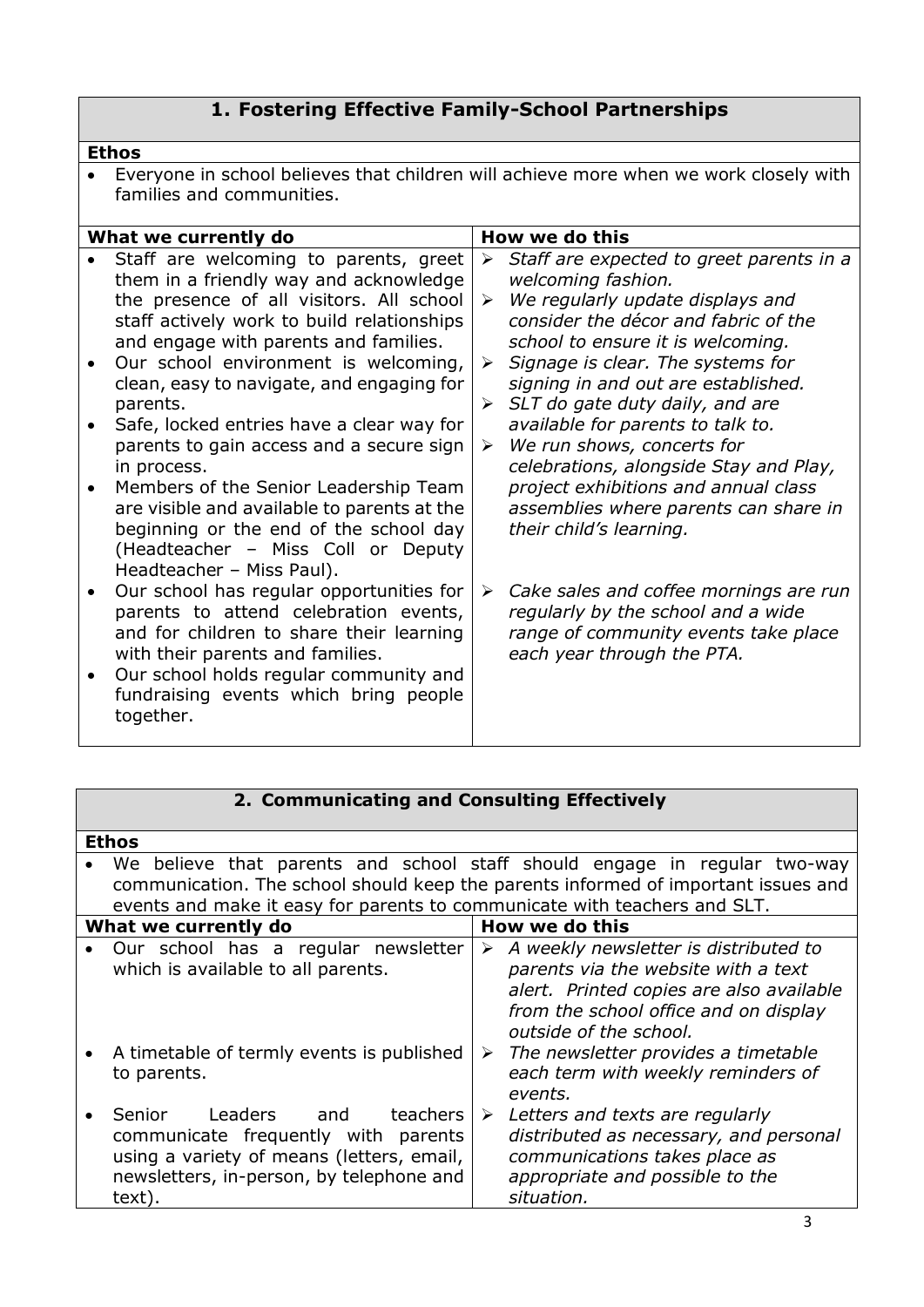|           | There are clear processes for parents to<br>voice concerns or complaints, and a<br>prompt response is always provided.                                                                | $\blacktriangleright$      | This is conducted in accordance with<br>the Complaints Policy. Complaints can<br>be verbal, emailed, by telephone or<br>letter.                                                                                                         |
|-----------|---------------------------------------------------------------------------------------------------------------------------------------------------------------------------------------|----------------------------|-----------------------------------------------------------------------------------------------------------------------------------------------------------------------------------------------------------------------------------------|
|           | Our school provides parents with pupil<br>school<br>performance<br>and<br>data<br>and<br>support to understand it.                                                                    | $\blacktriangleright$<br>➤ | These are included in the newsletter,<br>with regular updates.<br>These are included in the newsletter,<br>with regular updates, and during<br>parent curriculum events.                                                                |
|           | The Home-School Agreement between<br>clarifies<br>school<br>each<br>and<br>parent<br>expectations<br>for how<br>will<br>everyone<br>support pupil progress.                           | ➤                          | The home school agreement goes out<br>each year, and each family is expected<br>to sign it.                                                                                                                                             |
|           | Parent Consultation Evenings are held<br>annually with follow-up<br>times<br>two<br>meetings as necessary at a time mutually<br>convenient to the parent and the teacher.             | $\blacktriangleright$      | Parent's Evenings take place twice<br>annually. There are other opportunities<br>to speak with teachers about a child<br>development both formally and<br>informally.                                                                   |
| $\bullet$ | Our school conducts regular surveys of<br>parents, the results of which are shared<br>with all stakeholders, including agreed<br>actions.<br>Where parental responsibility is shared, | ➤<br>$\blacktriangleright$ | Regular pupil, parent and staff<br>questionnaires are held, with results<br>and actions shared via the newsletter.<br>Where shared communication has been                                                                               |
|           | all communications are sent to both<br>parents.                                                                                                                                       |                            | requested, the school always sends out<br>information to both parents.                                                                                                                                                                  |
|           | Translation facilities can be arranged as<br>necessary.                                                                                                                               | ➤                          | Through parent or teacher request,<br>translators can usually be found for the<br>main home languages used in our                                                                                                                       |
| $\bullet$ | Our school takes health and medical<br>needs very seriously. Keeping children<br>safe and healthy is of the highest priority.                                                         | ➤                          | community.<br>Every parent is encouraged to inform<br>the school of all relevant health<br>information. We engage in regular<br>communication and encourage parents<br>to update the school with changes<br>through any health notices. |

### **3. Enabling Parental Engagement in Learning**

Г

| <b>Ethos</b>                                                                                                                                                                                                     |                                                                                                                                                                                                                        |  |  |  |
|------------------------------------------------------------------------------------------------------------------------------------------------------------------------------------------------------------------|------------------------------------------------------------------------------------------------------------------------------------------------------------------------------------------------------------------------|--|--|--|
| Our school believes that all of our parents have the capacity to support their children's<br>learning.                                                                                                           |                                                                                                                                                                                                                        |  |  |  |
| What we currently do                                                                                                                                                                                             | How we do this                                                                                                                                                                                                         |  |  |  |
| All parents are given information each<br>year on the content of the curriculum<br>relevant to their child/ren.<br>All parents are given information each<br>year on home learning and homework<br>expectations. | $\triangleright$ A Curriculum Evening is held for each<br>year group every September, with<br>handouts for all parents.<br>This takes place during Curriculum<br>➤<br>Evenings for each year group every<br>September. |  |  |  |
| All parents are given information each<br>year on activities which can support                                                                                                                                   | This is through the Curriculum Evening<br>➤<br>for each year group every September,<br>in the Newsletter, year group                                                                                                   |  |  |  |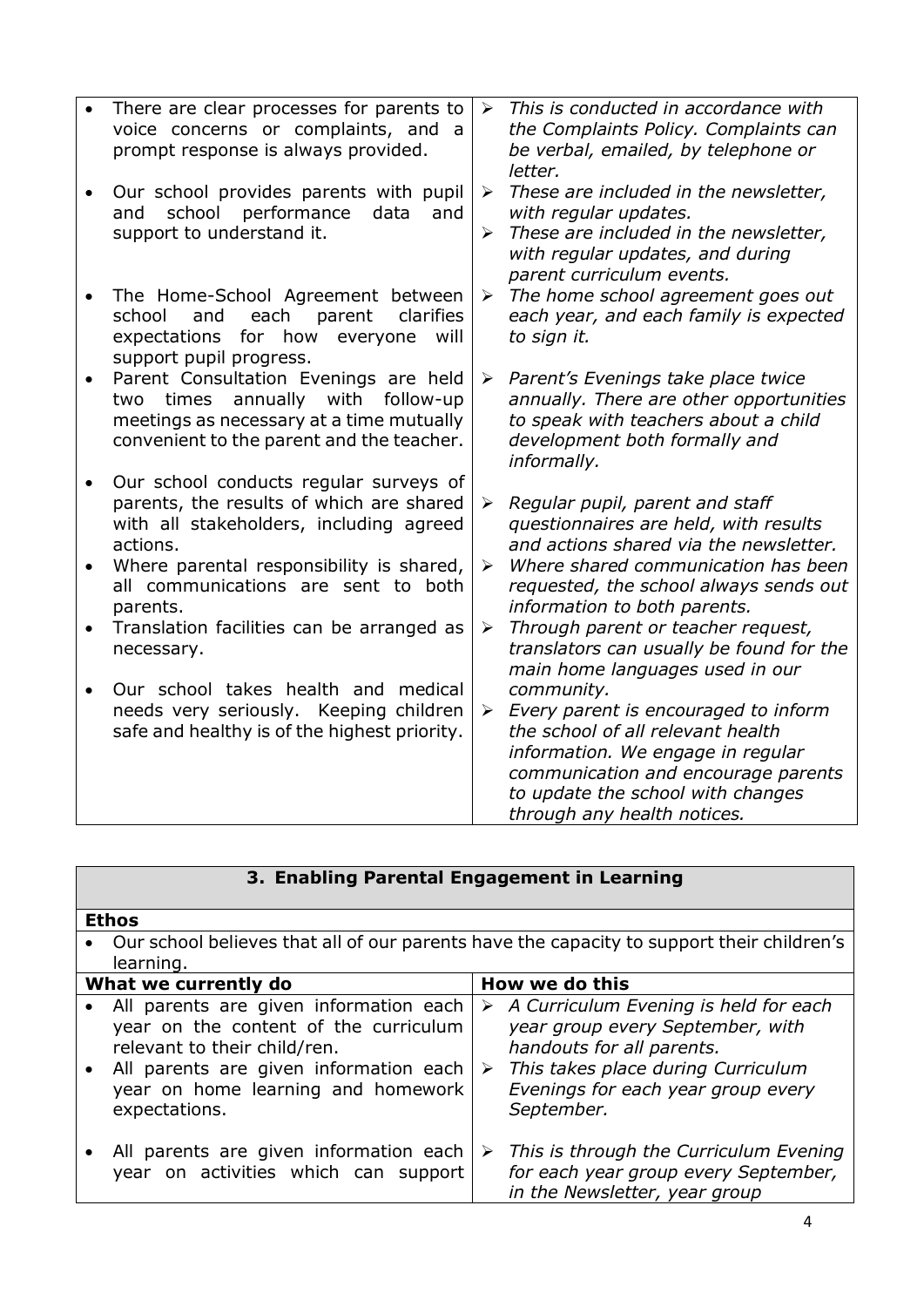| learning at home (such as homework<br>tasks).                                                                                                                                                        | ➤ | curriculum maps are also available to<br>parents on the web-site.<br>> Termly curriculum Newsletters are<br>available to all parents on the school<br>website.<br>Induction Evenings contain this |
|------------------------------------------------------------------------------------------------------------------------------------------------------------------------------------------------------|---|---------------------------------------------------------------------------------------------------------------------------------------------------------------------------------------------------|
| All parents are given regular information<br>on other ways they can support their<br>children (such as regular sleep, a<br>balanced nutritious diet, suitable time<br>and space to do homework etc.) |   | information, in addition to reminders<br>in the weekly newsletter and through<br>our Healthy Schools communications.                                                                              |
| There are opportunities for parents to<br>engage in workshops and activities which<br>help them understand and practise the<br>skills needed to support learning and<br>development at home.         |   | Workshops may include, for example:<br>Reading, Writing, Maths and Phonics;<br>Online safety, Healthy Lifestyles;<br>Relationship and Sex Education as well<br>as a range of workshops for EYFS.  |

| 4. Empowering Parents to Develop Their Own Skills |  |
|---------------------------------------------------|--|
|---------------------------------------------------|--|

### **Ethos**

 Our school believes that building parents' knowledge and skills is important to supporting children's achievement.

| What we currently do |                                                                                                                                                                                                                                                                                                                                                         |        | How we do this                                                                                                                                                                                                                                                                                                                                                                                                                                                                                                                                            |
|----------------------|---------------------------------------------------------------------------------------------------------------------------------------------------------------------------------------------------------------------------------------------------------------------------------------------------------------------------------------------------------|--------|-----------------------------------------------------------------------------------------------------------------------------------------------------------------------------------------------------------------------------------------------------------------------------------------------------------------------------------------------------------------------------------------------------------------------------------------------------------------------------------------------------------------------------------------------------------|
|                      | There are regular opportunities for<br>parents to volunteer in school such as<br>helping to improve the school<br>environment, supporting in the<br>classroom, accompanying classes on<br>trips.<br>The school supports NVQ and pre-<br>teacher training placements for parents,<br>liaising with colleges to enable parents<br>to gain qualifications. | ➤      | Annual<br>parent and<br>community<br>volunteer induction including support to<br>apply for a DBS check. Volunteers do a<br>range of things according to needs,<br>interests and talents. Age group of<br>children, teacher and need of the<br>volunteer are matched with care with a<br>verbal policy for parents not to help in<br>their own child's class. Many volunteers<br>students<br>looking<br>NVQ<br>for<br>are<br>placements. Many of our own parents<br>have gained qualifications this way and<br>some have gone on to work in the<br>school. |
|                      | Our school has systems for ensuring all<br>parents have the opportunity to<br>volunteer if they want to and selection<br>processes are fair.<br>Our school has an active PTA which is<br>accessible, actively recruiting new<br>members and welcoming new families.                                                                                     | ➤<br>➤ | All parents and community volunteers<br>are accepted subject to DBS checks.<br>Any arising issues are dealt with by the<br>volunteer co-ordinator.<br>Our Lady of the Visitation has an<br>excellent, active FOTV group who raise<br>approx £5,000 per annum.<br><b>FOTV</b><br>morning parties<br>tea/coffee<br>and<br>welcome events are very important and<br>they have a high profile at Induction<br>Events.                                                                                                                                         |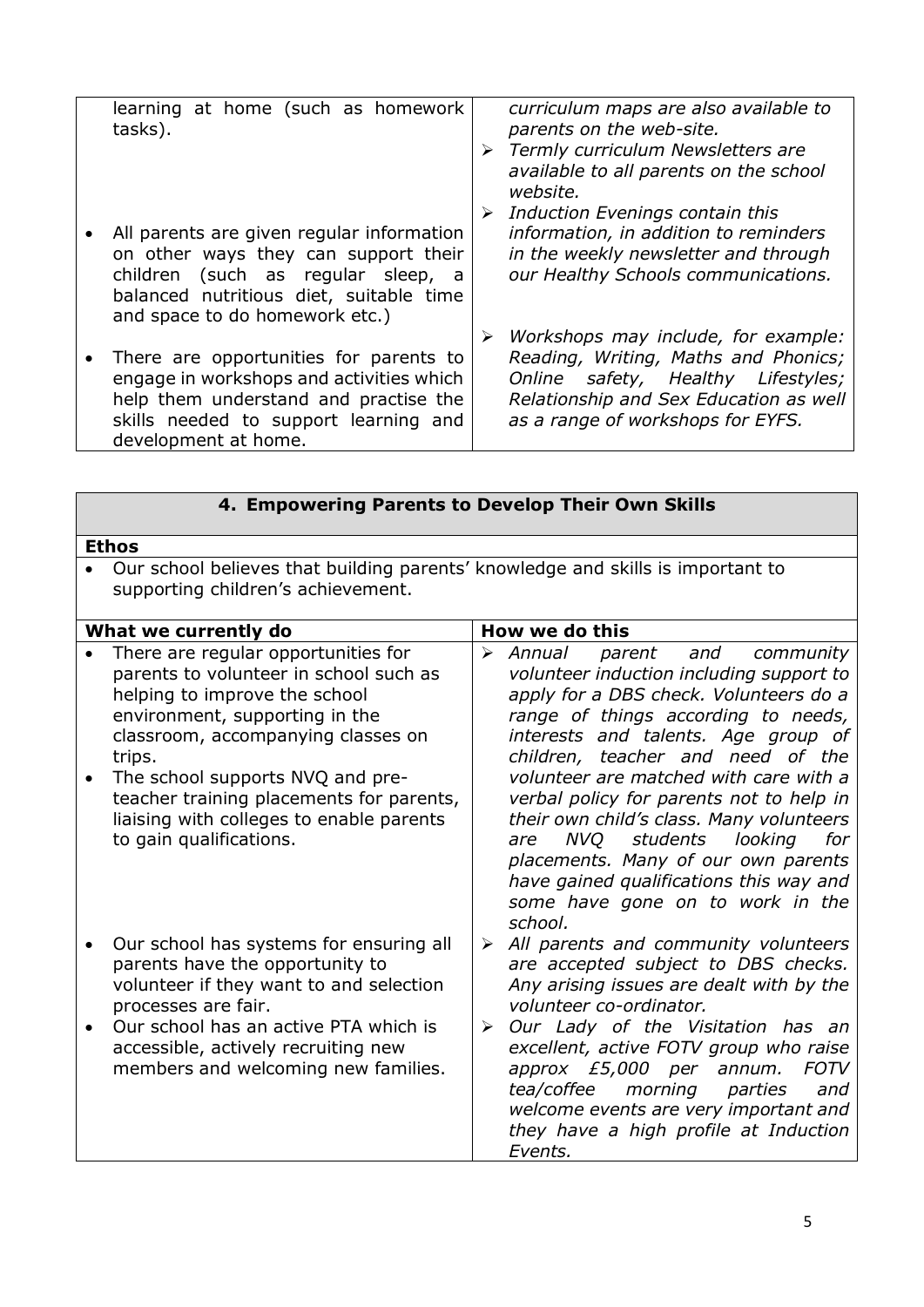# **5. Supporting Successful Transitions**

|                                                                                                                                                                                                                                                  | <b>Ethos</b>                                                                                                                                                                                 |                            |                                                                                                                                                                                                                                                                                                                                                                                                                                                                                                                               |  |
|--------------------------------------------------------------------------------------------------------------------------------------------------------------------------------------------------------------------------------------------------|----------------------------------------------------------------------------------------------------------------------------------------------------------------------------------------------|----------------------------|-------------------------------------------------------------------------------------------------------------------------------------------------------------------------------------------------------------------------------------------------------------------------------------------------------------------------------------------------------------------------------------------------------------------------------------------------------------------------------------------------------------------------------|--|
| We believe that transition into school is an integral part of the school, supporting and<br>encouraging parents to be positively engaged from the outset, and contributes to<br>parents continuing to be engaged thorough the child's schooling. |                                                                                                                                                                                              |                            |                                                                                                                                                                                                                                                                                                                                                                                                                                                                                                                               |  |
|                                                                                                                                                                                                                                                  | What we currently do                                                                                                                                                                         |                            | How we do this                                                                                                                                                                                                                                                                                                                                                                                                                                                                                                                |  |
|                                                                                                                                                                                                                                                  | Our school provides opportunities for<br>parents to come into school both before<br>and after children have been offered a<br>place.<br>Home visits or individual family                     | $\blacktriangleright$<br>➤ | Visits to the school with tours by SLT are<br>scheduled. After places are offered,<br>drop ins and revisits are welcomed.<br>All new Nursery families and those new                                                                                                                                                                                                                                                                                                                                                           |  |
|                                                                                                                                                                                                                                                  | meetings are carried out to all children<br>at point of entry to the school or<br>Nursery.                                                                                                   |                            | to the school in Reception have home<br>visits. Alternative meetings can be<br>This is a very important<br>arranged.<br>opportunity for children to get to know<br>and feel comfortable with new staff.<br>Parents have the choice to ask for<br>another Home Visit when<br>children<br>transition from Nursery to Reception.<br>Every summer term, new pupils starting<br>school and existing pupils have a 'Meet<br>the Teacher' day where they can visit<br>their new classroom, meet their new<br>teacher and classmates. |  |
| $\bullet$                                                                                                                                                                                                                                        | Our school provides information through                                                                                                                                                      | ➤                          | Transition meetings and Induction                                                                                                                                                                                                                                                                                                                                                                                                                                                                                             |  |
|                                                                                                                                                                                                                                                  | Induction Evenings and Workshops for<br>parents to support their child's<br>transition into school.                                                                                          |                            | Evenings run for Nursery, Reception,<br>materials<br>supporting<br>and<br>and<br>information for High School are shared.                                                                                                                                                                                                                                                                                                                                                                                                      |  |
|                                                                                                                                                                                                                                                  | Our school provides opportunities for<br>parents to share information about their<br>child entering Nursery and Reception<br>early in the academic year.                                     | $\blacktriangleright$      | Every parent is encouraged to inform<br>school<br>of any safeguarding<br>the<br>information as and when it occurs. EYFS<br>parents are encouraged<br>to<br>share<br>information during home visits.                                                                                                                                                                                                                                                                                                                           |  |
|                                                                                                                                                                                                                                                  | Our school provides information and<br>support to parents to enable successful<br>transitions between Key Stages and<br>year groups.                                                         | ➤<br>➤                     | Induction Evenings, key information by<br>letter, alongside curriculum evenings<br>and home visits all support this process.<br>Information is provided by letter, with                                                                                                                                                                                                                                                                                                                                                       |  |
|                                                                                                                                                                                                                                                  | Our school provides advice and<br>information for parents whose children<br>are transferring to high school, offering<br>additional assistance and support to<br>families who may need this. | $\blacktriangleright$      | reminders and checks for applications.<br>The school offers support for parents<br>who may need computer access or ICT<br>support to make their application upon<br>request.                                                                                                                                                                                                                                                                                                                                                  |  |
|                                                                                                                                                                                                                                                  | Our school welcomes all new pupils that<br>start during the school year and tailored<br>support is provided.                                                                                 |                            | New pupils that start during the school<br>year are welcomed into the school. On<br>their first day, the family have the<br>opportunity to meet the Headteacher,<br>visit the classroom and teacher.                                                                                                                                                                                                                                                                                                                          |  |